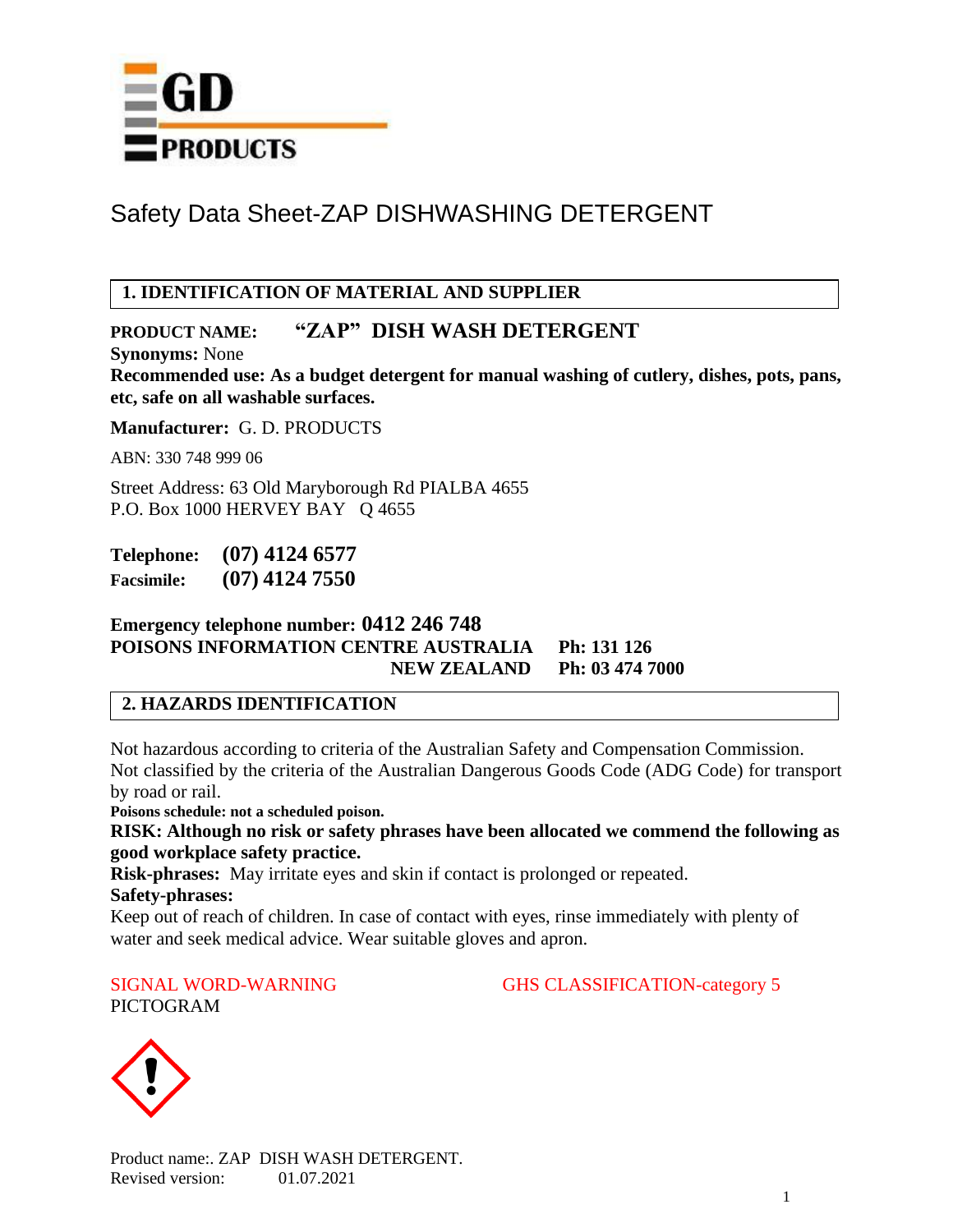

## **3. COMPOSITION/INFORMATION ON INGREDIENTS**

CHEMICAL ENTITY CAS No PROPORTION W/V % **Ingredients determined to be non hazardous to 100%**

## **4. FIRST AID MEASURES**

**Ingestion:** Immediately rinse mouth with water. Do NOT induce vomiting. If available, give large quantity of water. Obtain medical attention.

**Eye contact:** Immediately flush with lukewarm, gently flowing water for 15 minutes. Remove contact lenses if present. Obtain medical attention**.**

#### **Skin contact:**

Flush with water until skin is no longer slippery. Obtain medical assistance if symptoms persist. **Inhalation:**

If inhaled, remove from contaminated area. Give mouth-to-mouth resuscitation. Resuscitate in a well-ventilated area. Obtain medical attention immediately if there is difficulty in breathing.

## **Notes to physician:**

Suggest intubation and gastric larvage as the product is high foaming.

## **5. FIRE FIGHTING MEASURES**

#### **Suitable extinguishing media:**

If material is involved in a major fire use water fog (or if unavailable fine water spray) to keep drums cool. Use foam, dry agent (carbon dioxide, dry chemical powder) to extinguish fires. **Specific hazards:**

Small amounts of CO and CO2 may be generated in large fires. Wear suitable protective gear in this case.

## **6. ACCIDENTAL RELEASE MEASURE**

## **Personal Precautions, Protective Equipment and Emergency Procedures**

Clean up spill promptly to avoid accidents. Cover with absorbent material to remove excess.

Wear full protective clothing to prevent skin contact. If small amounts, absorb in to diatomaceous earth, sand.

If larger amounts, contain liquid to prevent run off. Transfer to plastic containers using scoop. **Emergency procedures:**

CONTAIN. Wear full protective gear to prevent skin contact. If small amounts absorb into diatomaceous earth, sand, earth.

If larger amounts, contain liquid to prevent run off. Transfer to plastic containers using plastic scoops and funnels.

Product name:. ZAP DISH WASH DETERGENT. Revised version: 01.07.2021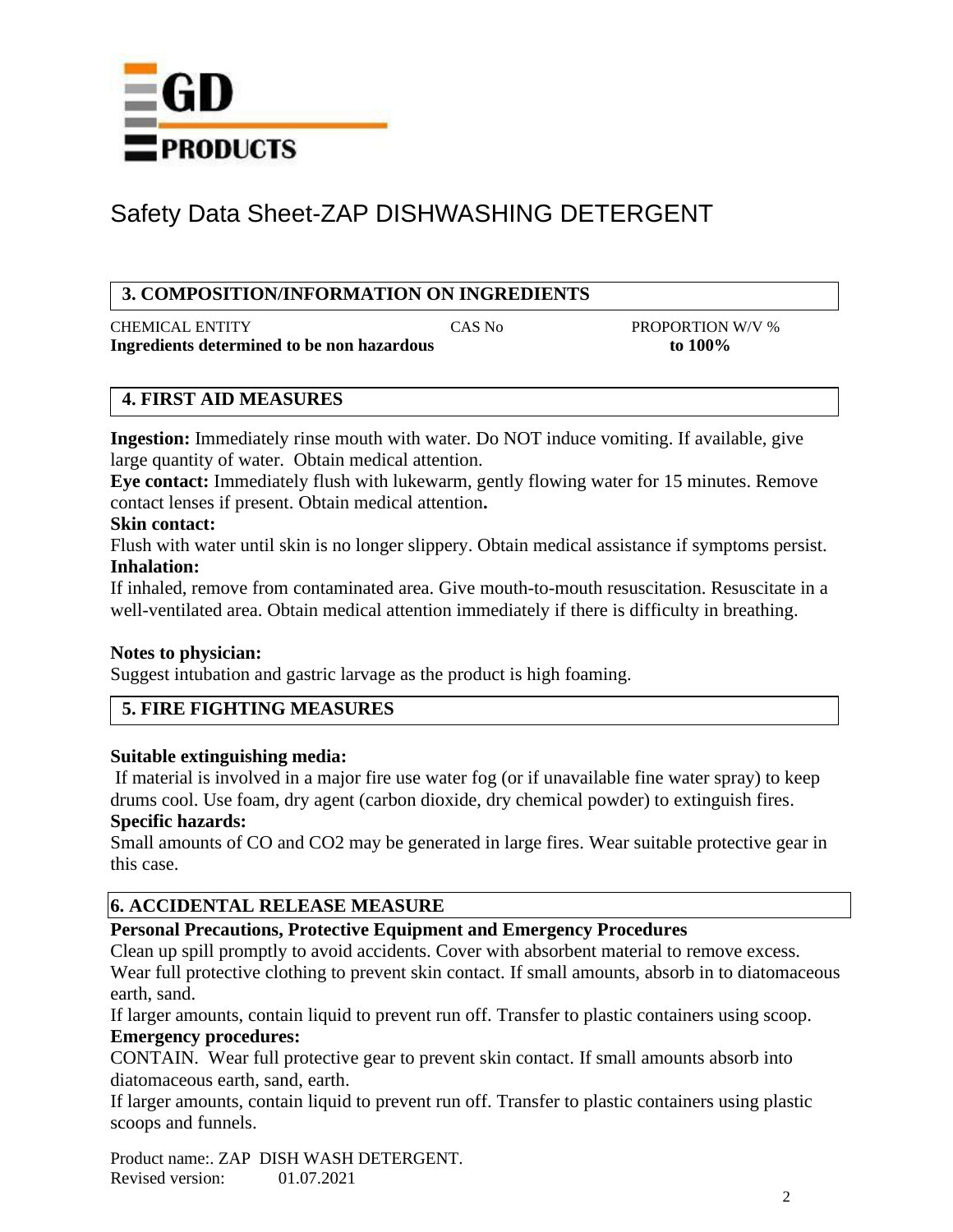

# **7. HANDLING AND STORAGE**

#### **Precautions for safe handling:**

Wear water resistant clothing, boots and gloves with eye protection. Avoid skin and eye contact. Handle using good industrial hygiene practices. Wash contaminated clothing and washable equipment before storage or re-use.

#### **Storage:**

Store according to local, State or Federal regulations as applicable. Keep out of reach of children. Store in a cool, dry place and out of direct sunlight. Store away from foodstuffs. Keep containers closed when not in use.

## **8. EXPOSURE CONTROLS/PERSONAL PROTECTION**

#### **National occupational exposure limits:**

No value assigned for this specific material by the National Occupational Health and Safety commission (NOHSC). Use TWA of 10 mg/Cubic metre as a maximum as for nuisance mists. As published by the National Health and Safety commission (NOHSC). Exposure Standard (TWA) is the time –weighted average airborne concentration over an eight hour working day, for a five day week over an entire working life. According to current knowledge these concentrations should neither impair the health of, nor cause undue discomfort to nearly all workers.

These exposure standards are guides to be used in the control of occupational health hazards. All atmospheric contamination should be kept to as low a level as is workable. Exposure standards should not be used as fine dividing lines between safe and dangerous concentrations of chemicals. They are not a measure of relative toxicity

#### **Engineering measures:**

Control to below quoted Exposure Standards. Use with local exhaust ventilation. Keep containers closed when not in use. Do not smoke.

#### **Personal protection equipment:**

Avoid contact. Gloves and plastic apron if risk of splashes. Always wash hands before smoking, eating, drinking or using the toilet. Wash contaminated clothing and other protective equipment before storage or re-use.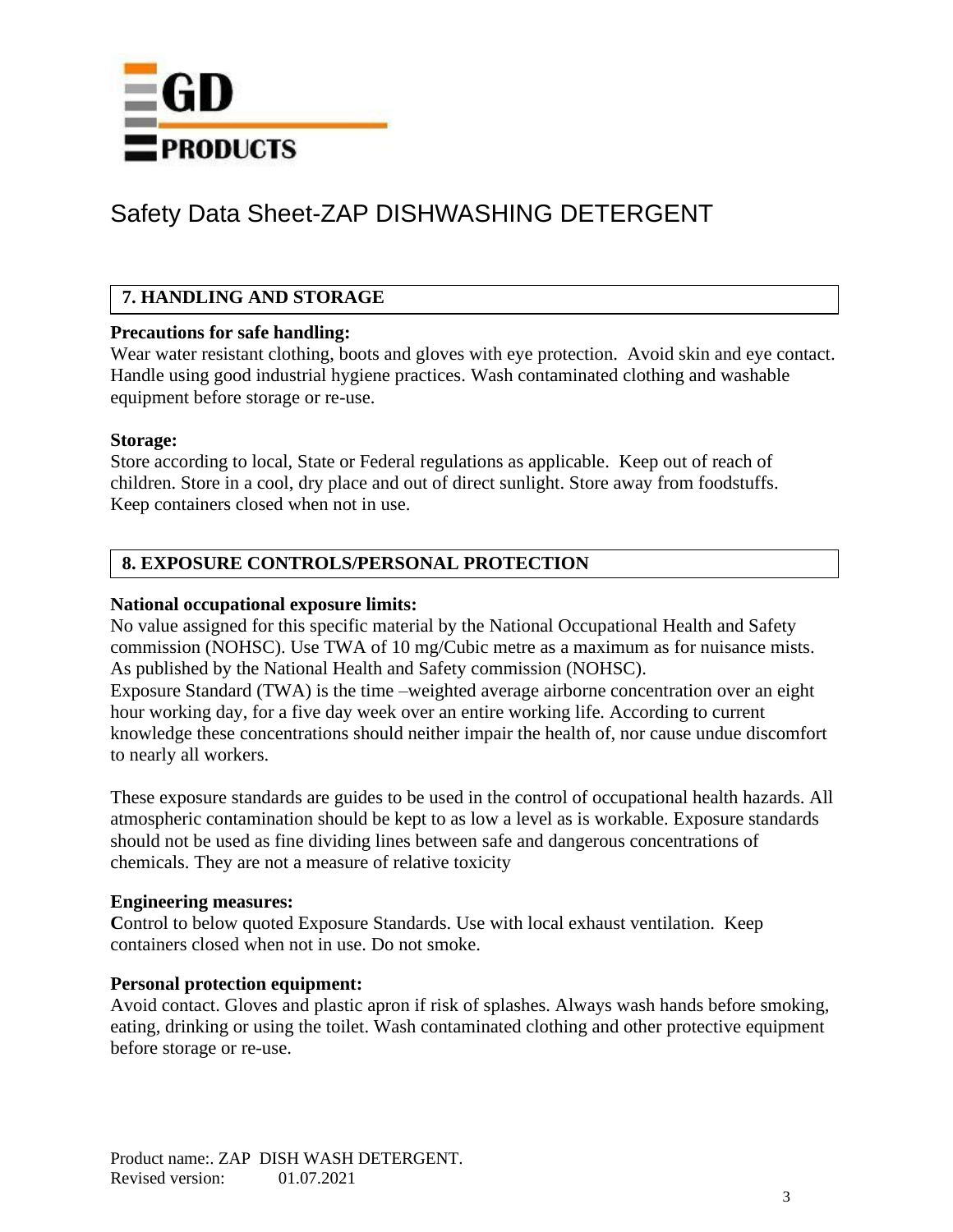

## **9. PHYSICAL AND CHEMICAL PROPERTIES**

**Form/Colour/Odour: viscous (thick) liquid, Yellow with pleasant lemon odour. Solubility: completely miscible with water. Specific gravity (20°C): 1.03 pH as supplied @ 25ºC : 7.0 - 8.5. Melting point (C):**  $< 0$  **Rel. Vapour density (air=1): N/D Flash Point (°C) Closed cup: not flammable Boiling Point (°C): approx 100**<br>Vapour Pressure (20°C)mm Hg: N/D Decomposition Point (°C): >60 **Vapour Pressure (20°C)mm Hg: N/D The pH at use dilution is 7.5 to 8.0. Flammability Limits (%): not applicable**

 $N/D$  = not determined.  $N/R$  = not relevant.

# **10. STABILITY AND REACTIVITY**

#### **Stability:**

Does not polymerise. Keep containers in a cool dry place and closed when not in use to prevent loss of active constituents and contamination.

## **11. TOXICOLOGICAL INFORMATION**

No adverse effects expected if the product is handled in accordance with this Safety Data Sheet and the product label.

#### **Acute Effects:**

**Ingestion**: May irritate the digestive system.

**Eye contact: May i**rritate eyes.

**Skin contact:** May cause irritation to skin. Prolonged or repeated contact may lead to contact dermatitis by defatting the skin.

**Inhalation:** May cause irritation to the nose, throat and the respiratory tract.

#### **Long Term Effects:**

Poison Information Centres in each State capital city can provide additional assistance for Scheduled Poisons: Phone: Australia - 13 1126.

#### **Acute toxicity/Chronic toxicity**:

The major health hazard is defatting of the skin. LD50 (oral rat) not determined.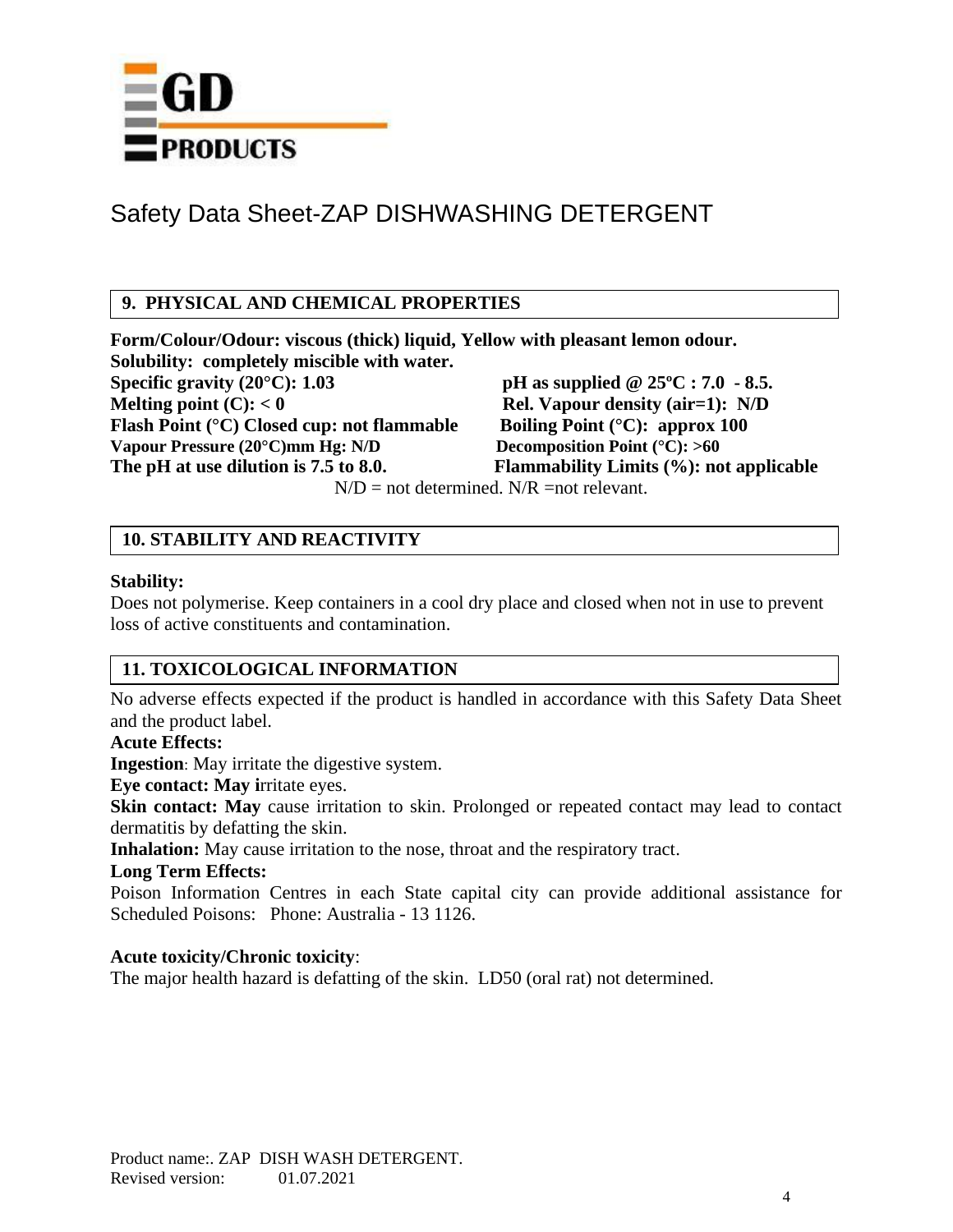

# **12. ECOLOGICAL INFORMATION**

#### **Ecotoxicity:**

Avoid release to the aquatic environment. May be fed to septic and sewerage systems. **Persistence/Degradability:** Not expected to be persistent in the natural environment. Surfactant/s present are biodegradable to Australian Standards.

**Mobility:** Expected to be mobile in the aquatic environment.

# **13. DISPOSAL CONSIDERATIONS**

**Disposal methods:** Large empty containers should be forwarded to an approved agent for recycling. Small containers should be tripple rinsed and sent to recycling or local waste disposal. Refer to State/Territory Land Waste Management Authority if in doubt.

#### **14. TRANSPORTATION INFORMATION**

Not classified by the criteria of the Australian Dangerous Goods Code (ADG Code) for transport by road or rail.

**UN No: not applicable. Proper Shipping Name: not applicable. Segregation Dangerous Goods: no special requirements.**

## **15. REGULATORY INFORMATION**

**UN No: Not applicable. Proper Shipping Name: Not applicable. Poisons Schedule: Not a scheduled poison.**

All of the constituents of this material are listed in the Australian Inventory of Chemical **Substances** 

# **16. OTHER INFORMATION**

#### **Literary reference:**

Approved Criteria for Classifying Hazardous substances [NOHSC:1008(1999)] and HSIS. Australian Code for the preparation of Material Safety Data Sheets 2003 National Exposure Standards [NOHSC:1003(1995)] List of designated hazardous substances and HSIS [NOHSC:10005(1999)]. Standard for the Uniform Scheduling of Drugs and Poisons. The Australian Code for the Transport of Dangerous Goods by Road and Rail. Reason(s) For Issue – update of version  $17<sup>th</sup>$  August 2004.

Product name:. ZAP DISH WASH DETERGENT. Revised version: 01.07.2021